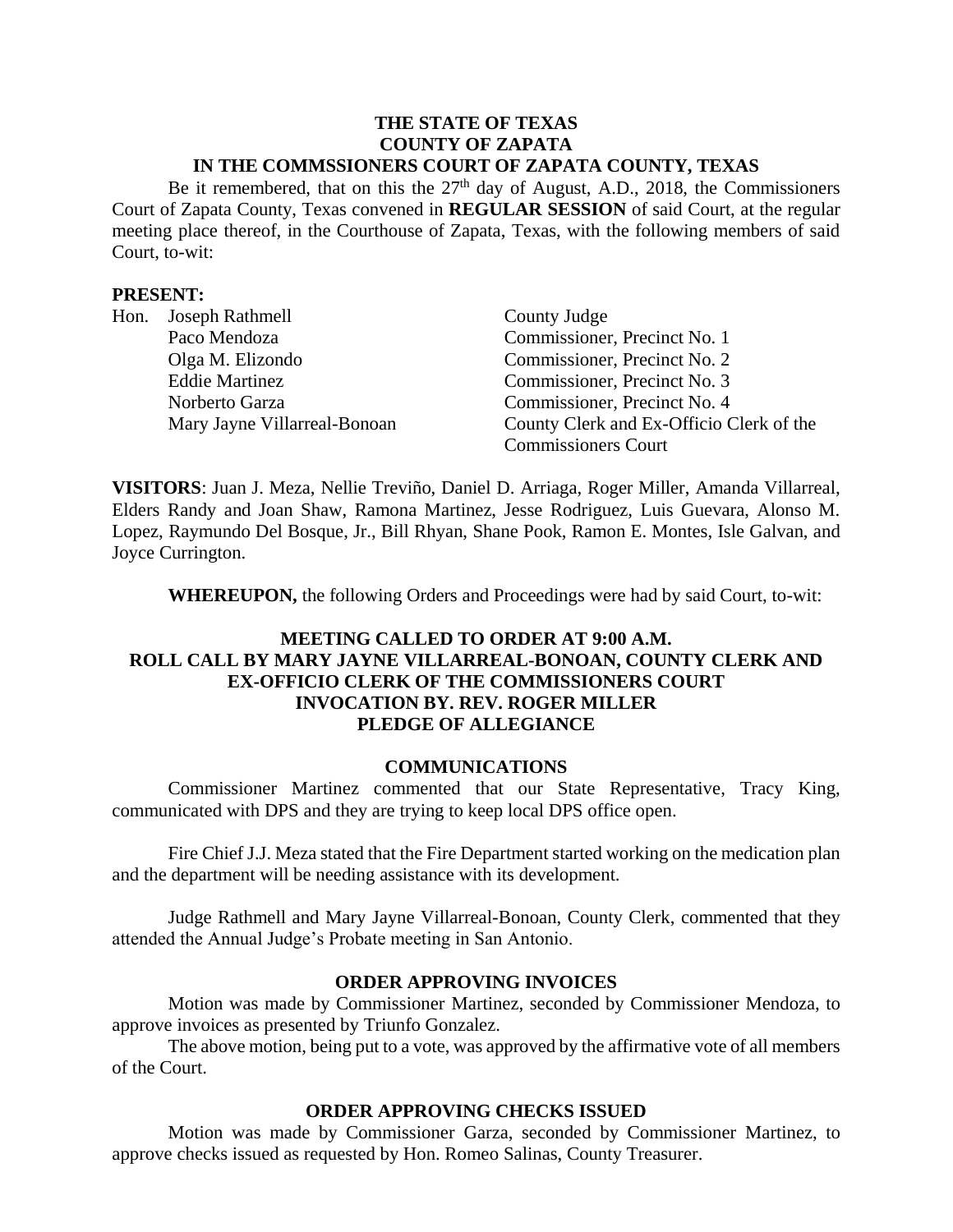The above motion, being put to a vote, was approved by the affirmative vote of all members of the Court.

# **ORDER APPROVING TEXAS STATEWIDE VINE SERVICE AGREEMENT FOR FY2018**

Motion was made by Commissioner Mendoza, seconded by Commissioner Garza, to approve the Texas Statewide VINE Service Agreement for FY2018 as requested by Hon. Joe Rathmell, County Judge.

The above motion, being put to a vote, was approved by the affirmative vote of all members of the Court.

# **ORDER APPROVING PAYMENT TO MURILLO-GRAFX**

Motion was made by Commissioner Garza, seconded by Commissioner Mendoza, to approve payment of \$1,320.00 to Murillo-GRAFX for banners made for the county as requested by Hon. Joe Rathmell, County Judge.

The above motion, being put to a vote, was approved by the affirmative vote of all members of the Court.

# **ORDER APPROVING INSTALLATION OF 2-INCH WATER LINE AT BOYS AND GIRLS CLUB**

Motion was made by Commissioner Martinez, seconded by Commissioner Garza, to approve the installation of a 2-inch water line paid by the county, at the Boys and Girls Club as requested by Hon. Joe Rathmell, County Judge.

The above motion, being put to a vote, was approved by the affirmative vote of all members of the Court.

# **ORDER APPROVING TO HIRE GLORIA THATCHER FOR A PART-TIME POSITION AT DISTRICT CLERK'S OFFICE UNTIL DECEMBER 31, 2018**

Motion was made by Commissioner Martinez, seconded by Commissioner Garza, to approve to hire Gloria Thatcher for a part-time position at the District Clerk's Office until December 31, 2018 as requested by Hon. Joe Rathmell, County Judge.

The above motion, being put to a vote, was approved by the affirmative vote of all members of the Court.

### **ORDER TO APPROVE REQUEST TO EXPERIENCE WORKS TO PROVIDE NEW POSITION FOR ZAPATA COUNTY**

Motion was made by Commissioner Garza, seconded by Commissioner Mendoza, to approve request to Experience Works to provide a new position for Zapata County as requested by Hon. Joe Rathmell, County Judge.

The above motion, being put to a vote, was approved by the affirmative vote of all members of the Court.

# **ORDER APPROVING PURCHASE OF LOG SOFTWARE PROGRAM AND EQUIPMENT FROM RHYAN TECHNOLOGY SERVICES FOR REGIONAL AND COUNTY JAILS**

Motion was made by Commissioner Martinez, seconded by Commissioner Garza, to approve the purchase of log software program and equipment from RHYAN Technology Services for Regional and County Jails as requested by Sheriff Alonso Lopez, County Sheriff, for the initial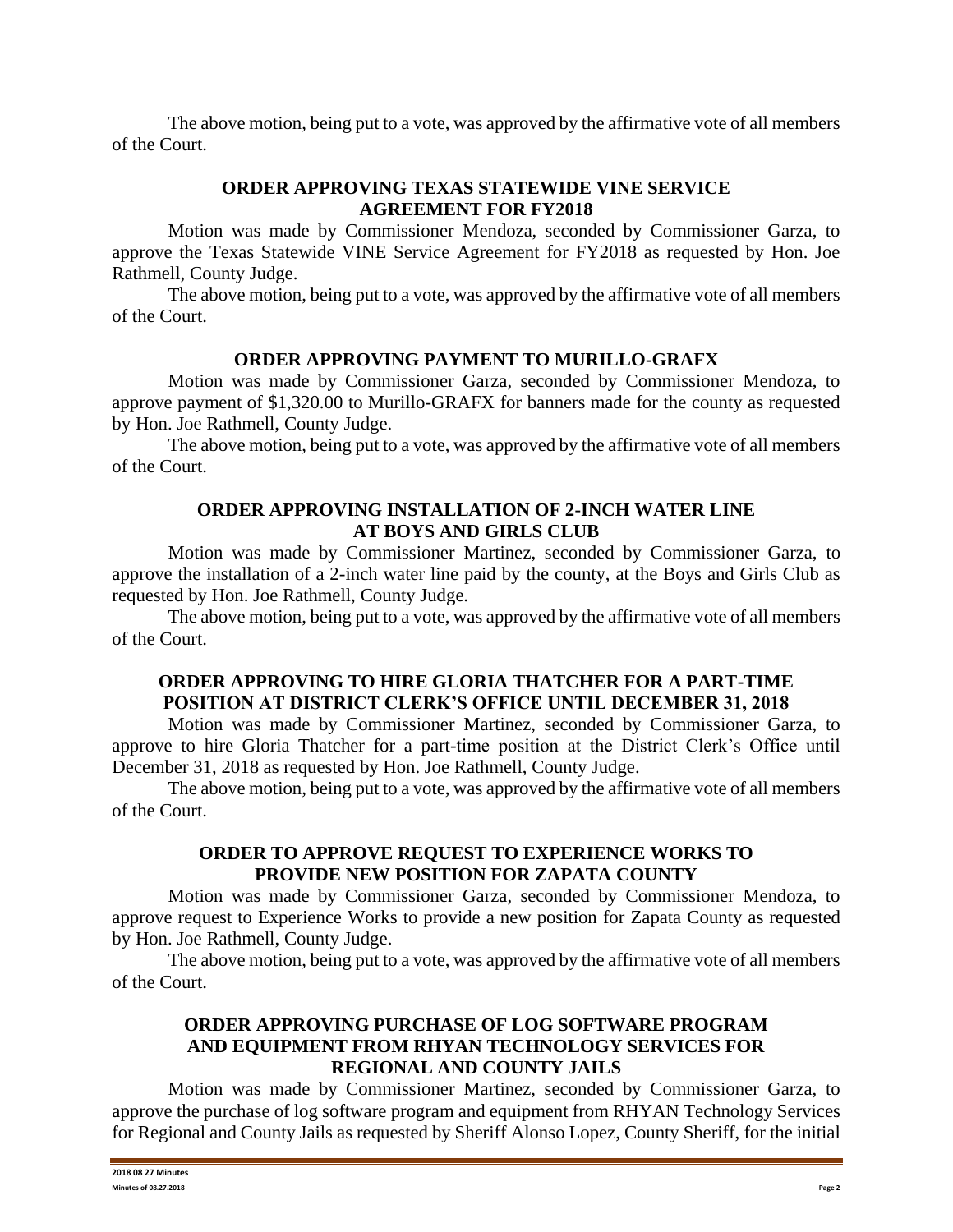cost of \$90,000 for license fees and equipment plus \$13,000 per year, to be paid out of 2018-19 budget.

The above motion, being put to a vote, was approved by the affirmative vote of all members of the Court.

### **ORDER RE-APPOINTING COMMISSIONER MENDOZA AS BOARD MEMBER TO THE BORDER REGION HEALTH CENTER**

Motion was made by Commissioner Garza, seconded by Commissioner Elizondo, to reappoint Commissioner Mendoza as board member to the Border Region Health Center as requested by Hon. Joe Rathmell, County Judge.

The above motion, being put to a vote, was approved by the affirmative vote of all members of the Court.

### **ORDER APPROVING RIGHT-OF-WAY DEDICATION ON MIRAFLORES AND 13TH STREET**

Motion was made by Commissioner Mendoza, seconded by Commissioner Elizondo, to authorize Mr. Figueroa to negotiate the right-of-way dedication on Miraflores and 13<sup>th</sup> Street and possible compensation in the amount of \$1,042.95 as requested by Manuel Gonzalez, Premier Engineering.

The above motion, being put to a vote, was approved by the affirmative vote of all members of the Court.

### **ORDER APPROVING FINAL PLAT FOR LEO CUELLAR UNIT 1**

Motion was made by Commissioner Garza, seconded by Commissioner Mendoza, to approve final plat for Leo Cuellar Unit 1 as requested by Manuel Gonzalez, Premier Engineering.

The above motion, being put to a vote, was approved by the affirmative vote of all members of the Court.

### **ORDER APPROVING INSTALLATION OF SPEED HUMP**

Motion was made by Commissioner Garza, seconded by Commissioner Martinez, to approve installation of a speed hump at the following location:

a. 106 Valle Verde – San Ygnacio, TX

as requested by Hon. Olga M. Elizondo, Commissioner Pct. 2.

The above motion, being put to a vote, was approved by the affirmative vote of all members of the Court.

### **ORDER APPROVING LINE ITEM TRANSFERS**

Motion was made by Commissioner Garza, seconded by Commissioner Martinez, to approve the following line item transfer to meet departmental needs:

|           | <b>DEPARTMENT</b>          | LINE-ITEM                           | <b>FUND</b>             | <b>AMOUNT</b> |
|-----------|----------------------------|-------------------------------------|-------------------------|---------------|
|           | <b>FROM</b> Non-Department | $10-409-336$                        | <b>Supplies General</b> | \$2,500.00    |
| <b>TO</b> | Non-Department             | 10-409-431                          | Adv. & Publications     | \$2,500.00    |
|           | $\Gamma$<br>$\cdot$ 11 m   | $1 \cap$ $1 \cap$ $1 \cap$ $0 \cap$ |                         |               |

as requested by Roxanna Elizondo, County Judge's Office.

The above motion, being put to a vote, was approved by the affirmative vote of all members of the Court.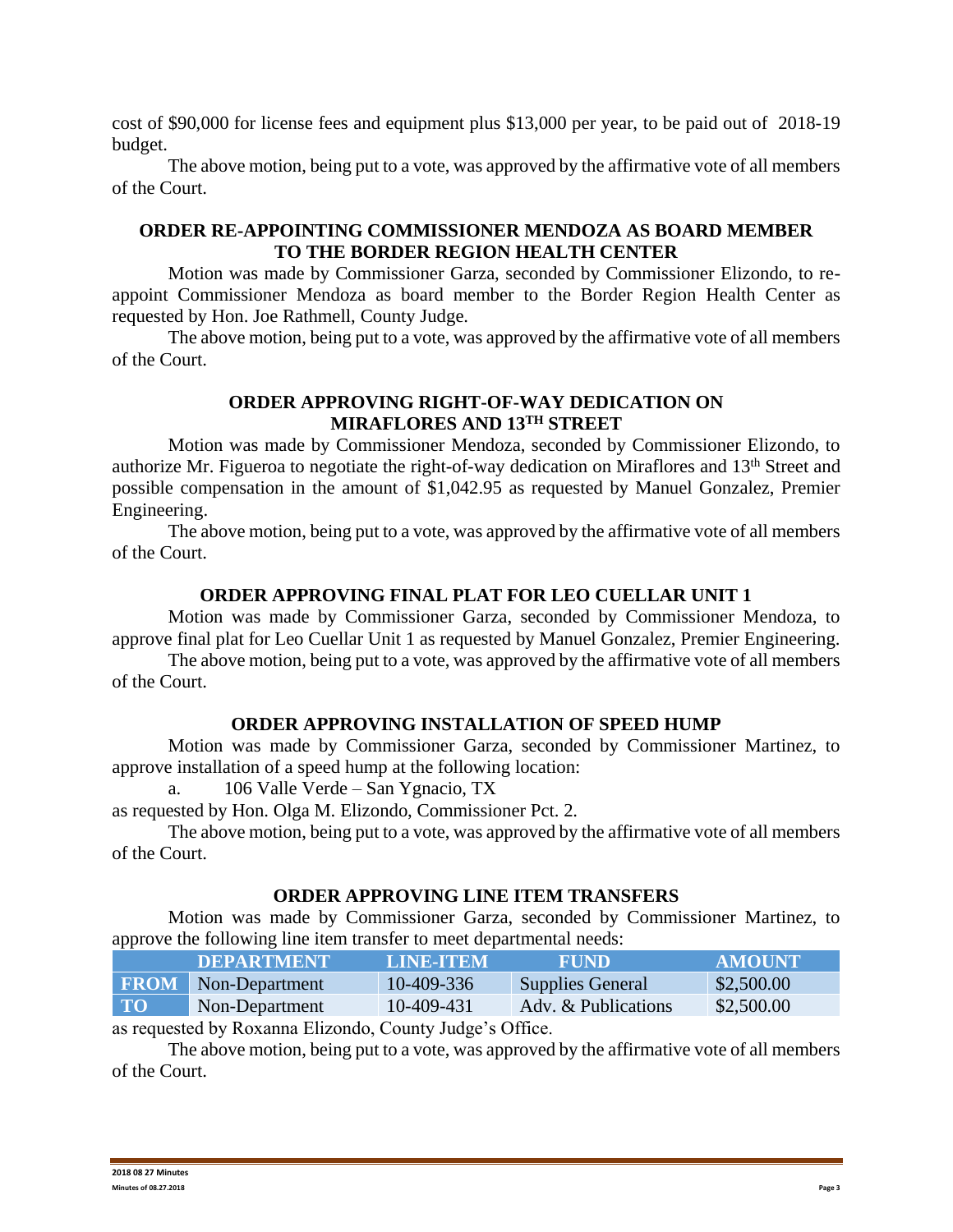Motion was made by Commissioner Garza, seconded by Commissioner Martinez, to approve the following line item transfer to meet departmental needs:

|                                                                                 |             | <b>DEPARMENT</b>    | LINE-ITEM    | <b>FUND</b> | <b>AMOUNT</b> |
|---------------------------------------------------------------------------------|-------------|---------------------|--------------|-------------|---------------|
|                                                                                 | <b>FROM</b> | Commissioner Pct. 2 | $10-002-392$ | Parks       | \$1,349.04    |
| TO <sub>1</sub><br>\$1,349.04<br>Commissioner Pct. 2.<br>$10-002-428$<br>Travel |             |                     |              |             |               |

as requested by Hon. Olga M. Elizondo, Commissioner Pct. 2.

The above motion, being put to a vote, was approved by the affirmative vote of all members of the Court.

Motion was made by Commissioner Garza, seconded by Commissioner Martinez, to approve the following line item transfer to meet departmental needs:

|             | <b>IDEPARTMENT</b> | <b>LINE-ITEM</b> | <b>FUND</b> | <b>AMOUNT</b> |
|-------------|--------------------|------------------|-------------|---------------|
| <b>FROM</b> | Sewer Plant        | 08-602-443       | Electricity | \$666.88      |
| <b>TO</b>   | Non-Department     | 08-409-444       | Electricity | \$666.88      |

as requested by Bobbie Meza-Barrera, County Auditor's Office.

The above motion, being put to a vote, was approved by the affirmative vote of all members of the Court.

Motion was made by Commissioner Garza, seconded by Commissioner Martinez, to approve the following line item transfer to meet departmental needs:

|             | <b>DEPARTMENT</b>      | LINE-ITEM  | <b>FUND</b>     | <b>AMOUNT</b> |
|-------------|------------------------|------------|-----------------|---------------|
| <b>FROM</b> | <b>Adult Probation</b> | 10-572-310 | <b>Supplies</b> | \$650.00      |
| <b>TO</b>   | <b>Adult Probation</b> | 10-572-330 | Fuel            | \$650.00      |

as requested by Jennifer Lozano, Adult Probation.

The above motion, being put to a vote, was approved by the affirmative vote of all members of the Court.

Motion was made by Commissioner Garza, seconded by Commissioner Martinez, to approve the following line item transfer to meet departmental needs:

|             | <b>DEPARTMENT</b> | LINE-ITEM  | <b>FUND</b>                      | <b>AMOUNT</b> |
|-------------|-------------------|------------|----------------------------------|---------------|
| <b>FROM</b> | Water Plant       | 80-600-443 | Electricity                      | \$9,000.00    |
| <b>TO</b>   | Water Plant       | 80-600-336 | Repairs & Maintenance \$9,000.00 |               |
|             |                   |            |                                  |               |

as requested by Carlos Treviño, Water Plant Director.

The above motion, being put to a vote, was approved by the affirmative vote of all members of the Court.

Motion was made by Commissioner Garza, seconded by Commissioner Martinez, to approve the following line item transfer to meet departmental needs:

|             | <b>DEPARTMENTAL</b> | <b>LINE-TTEM</b> | <b>FUND</b>            | <b>AMOUNT</b>      |
|-------------|---------------------|------------------|------------------------|--------------------|
| <b>FROM</b> | Zapata Co. Library  | 10-650-390       | Fuel                   | \$1,500.00         |
| <b>TO</b>   | Zapata Co. Library  | 10-650-310       | <b>Supplies</b>        | \$1,500.00         |
| <b>FROM</b> | Zapata Co. Library  | 10-650-462       | Repairs<br>Maintenance | \$2,000.00<br>$\&$ |
| <b>TO</b>   | Zapata Co. Library  | 10-650-463       | Repair<br>Maintenance  | \$2,000.00<br>&    |
| <b>FROM</b> | Zapata Co. Library  | 10-650-427       | Travel                 | \$2,000.00         |
| <b>TO</b>   | Zapata Co. Library  | 10-650-310       | <b>Supplies</b>        | \$2,000.00         |